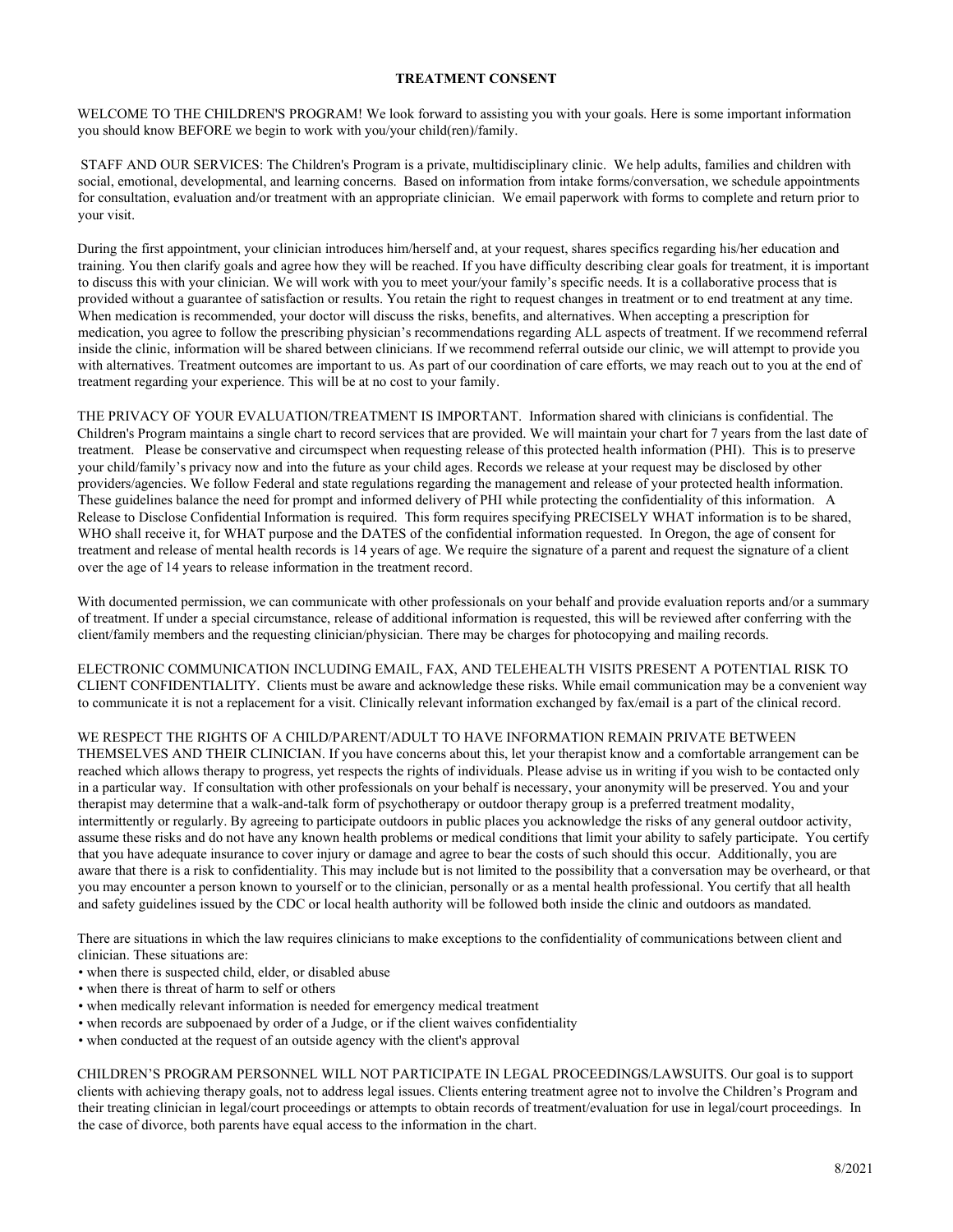IF YOU ARE RECEIVING SERVICES UNDER A HEALTH INSURANCE CONTRACT, your policy may limit behavioral health coverage to "medically necessary" procedures (for acute symptom relief). It is the responsibility of the clientt/family to ensure all necessary authorization is current. Your provider has an agreement with your insurance company to provide services within the limitations of these conditions. Information may be required by your insurance company to process a claim. They may require release of information about your treatment. Your file may be reviewed for quality assurance by the Children's Program or your insurance company. If this is the case, we will follow all procedures to protect the confidentiality of your record. Some concerns you want to address in therapy may not meet the conditions of your insurance coverage. Should you want to receive treatment for a non-covered condition, your therapist will discuss options with you.

FEES/PAYMENT: Fees are billed on an hourly basis and vary by discipline/procedure. We provide an estimate of the fee(s). We will inform you if this changes. In some cases, we will bill your primary health insurance directly. HOWEVER, THIS DOES NOT GUARANTEE COVERAGE. Health insurance plans vary in mental health coverage. Please read our FINANCIAL POLICY. A copy of the policy is available on our website. We require that you read/sign the Child Information and Consent for Healthcare Operations forms prior to initiating evaluation/treatment. We request payment of the fee(s) owed at each appointment. We require you to provide and maintain a valid credit card number on our secure platform. The fee owed will be charged to that credit card with a \$1 administrative fee. Balances remaining after 90 days may incur a late fee if you have not called us regarding arrangements for payment.

APPOINTMENT REMINDERS of upcoming appointments are attempted but not guaranteed. Clients may schedule return visits when in the office or by phone. Treatment is considered concluded if a period of 120 days or greater has passed since the last appointment unless otherwise specified by your clinician.

To cancel a scheduled therapy appointment, please call during office hours and give at least 48 business hours' advance notice. To cancel an evaluation appointment, please notify us at least one week in advance. We may elect not to reschedule evaluations cancelled without sufficient notice. A mandatory fee of up to 100% of the charge may be assessed for missed appointments or appointments cancelled without sufficient notice. Cancellations left on voicemail after business hours will be considered received as of the next business day. Reminder phone calls are not guaranteed. You will be charged for telephone/email consultation outside a session or a cancellation without sufficient notice. This is billed at the clinician's hourly rate and is not reimbursable by a health insurance company. Same day requests for refills of prescriptions incur a \$10 charge. If a clinician is required to testify on a client's behalf court preparation/travel/testimony will be billed at \$200 per hour. In the unlikely event that your account is referred to a collection agency or small claims court, we will release your name, address, phone number, social security number, and amount owed. You will be notified in writing if this is to occur.

EMERGENCIES: Office phones are answered between 8:00 a.m. and Noon and 1:00-5:15 p.m. Monday through Thursdays and between 8:00 a.m. – Noon and 1:00-3:30 p.m. on Fridays. The office is closed on Fridays during July and August. Messages may be left on the voicemail at any time. Our clinicians will attempt to return your call within 24 hours. If you feel you have an emergency situation that cannot wait until the office re- opens, please call the Answering Service at (503) 294-1309. They will make every effort to contact your clinician; however, it is possible that your clinician may be unavailable or unreachable. Families needing immediate attention are advised to contact the Emergency Room of the nearest hospital.

GRIEVANCE PROCEDURE: If you have concerns regarding these policies, please discuss them with your clinician during your initial session. Should you feel dissatisfied with your treatment for any reason, please talk to your clinician. If you and your clinician are unable to resolve the problems, you may submit a written letter of concern to our Clinic Administrator. You will receive notice of action taken within 10 working days.

## BY FURNISHING MY EMAIL ADDRESS, I ACCEPT THE RISKS AND CONSENT TO THE USE OF EMAIL TO COMMUNICATE.

Email Address:

I HAVE READ AND UNDERSTAND THE ABOVE INFORMATION.I CONSENT AND AGREE TO TREATMENT.

 $\_$  , and the set of the set of the set of the set of the set of the set of the set of the set of the set of the set of the set of the set of the set of the set of the set of the set of the set of the set of the set of th

 $\_$  ,  $\_$  ,  $\_$  ,  $\_$  ,  $\_$  ,  $\_$  ,  $\_$  ,  $\_$  ,  $\_$  ,  $\_$  ,  $\_$  ,  $\_$  ,  $\_$  ,  $\_$  ,  $\_$  ,  $\_$  ,  $\_$  ,  $\_$  ,  $\_$  ,  $\_$  ,  $\_$  ,  $\_$  ,  $\_$  ,  $\_$  ,  $\_$  ,  $\_$  ,  $\_$  ,  $\_$  ,  $\_$  ,  $\_$  ,  $\_$  ,  $\_$  ,  $\_$  ,  $\_$  ,  $\_$  ,  $\_$  ,  $\_$  ,

Name of Client -Please print/type Date of Birth

Name of Parent/Guardian/Legal Representative -Please print/type

\_\_\_\_\_\_\_\_\_\_\_\_\_\_\_\_\_\_\_\_\_\_\_\_\_\_\_\_\_\_\_\_\_\_\_\_\_\_\_\_\_\_\_\_\_\_\_\_\_\_\_\_\_\_\_\_

Signature (Parent/Guardian/Legal Representative Date

\_\_\_\_\_\_\_\_\_\_\_\_\_\_\_\_\_\_\_\_\_\_\_\_\_\_\_\_\_\_\_\_\_\_\_\_\_\_\_\_\_

Relationship to Client